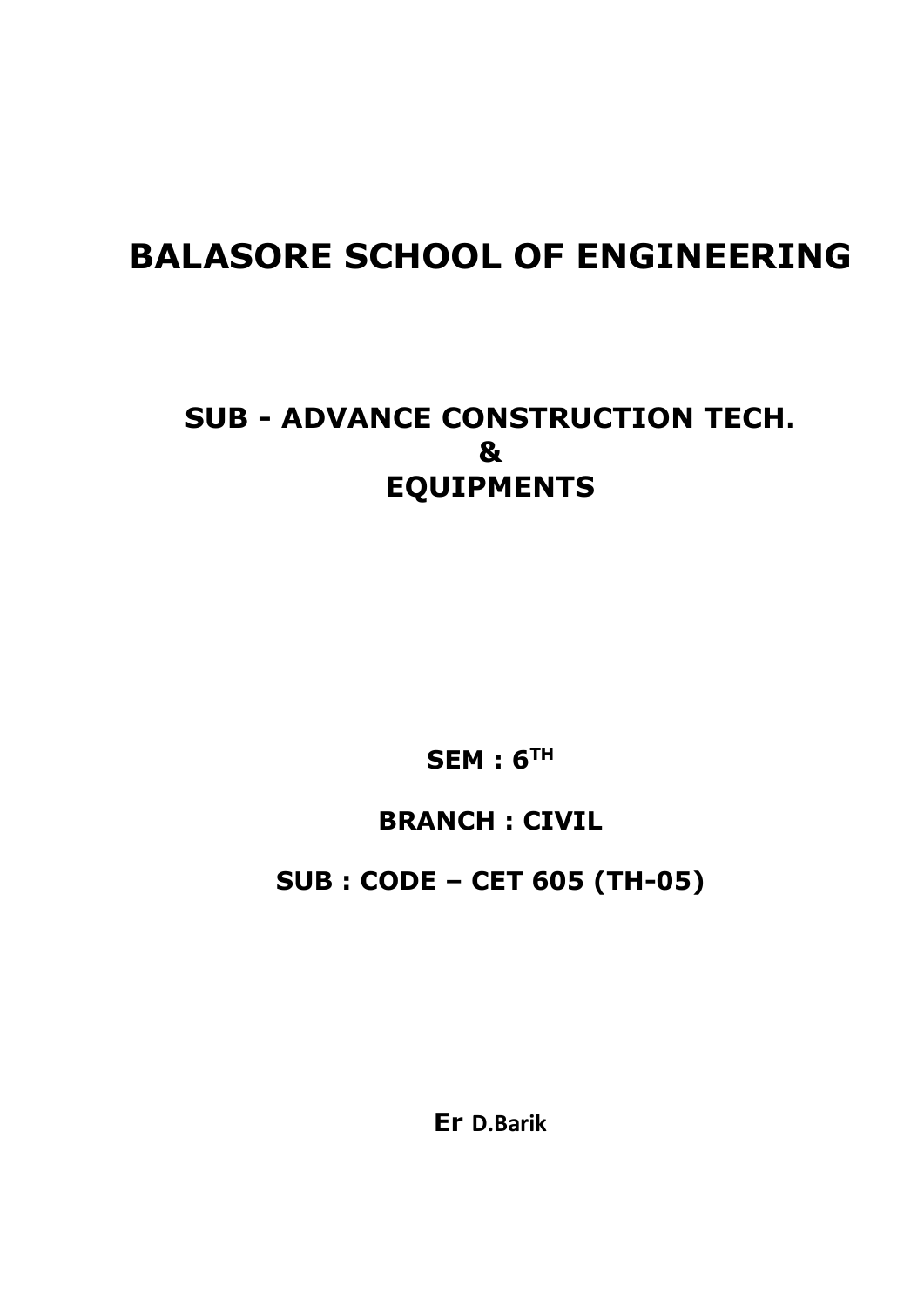## **Ch-1**

## **1. What do you mean by fibres ? (2016-1(a)),2019-1(e)**

Ans :Fiber is the indigestible part of plant bods that pushes through our digestive system, absorbing water along the way & easing bowel movements.

## **2. What do you mean by PVC&RPVC ? (2016 2 (a),2019-6(b)iii,3(c)**

Ans :PVC are formed from hydrochloric acid, lime stone& natural gas or coal. Rigid ploy vinyl chloride is stronger & more rigid material than polyethyleneowing to the presence of CH3 group attached to the linear molecular chains.

## **3. Write short notes on (2016 2(C),2019-3(c)ii,6(b)i,7(a)**

- i. Cladding ii) Micro silica
- ii. Artificial sand iv) Acoustics material
- Ans : (i) Cladding : Cladding is the application of one material over another to provide skin or layer intended to control the infiltration of weather elements or for aesthetic purposes.
- iii. Microsilica :Silicafumeis also known as Micro silica it is an amorphouspolymorph of silica dioxide, silica. It is an ultrafine power collected as a byproduct of the silicon & ferrosilicon alloy production.
- iv. Artificial Sand :The artificial sand produced by proper machines can be a better substitute to river sand. The sand should be sharp, clean & course. The grains should be of durable materials.
- v. Acoustics Material:An acoustic material is a material designed to control direct & manipulate sound waves as these might occur is gases liquids & solids.

## **5 Marks**

## **1.What are the different properties and uses of artificial timber? 2019 2(a)**

**Color**: The lighter the color is, the weaker is the timber. There is a variation of color from one tree to the other. If you observe carefully, freshly cut walnut, teak, and deodar have dark brown, golden yellow and whitish color shades respectively.

**Appearance**: Good timber is known by its characteristic aroma.

**Hardness**: Check the hardness of timber for resistance and other attributes.

**Specific Gravity**: Usually, the specific gravity (the ratio of its density to that of the other) of timber varies from 0.3 to 0.9. The specific gravity depends heavily on the pores present. As the pores decrease, it may increase to more than 1.5.

**Moisture Content**: Timber is naturally hygroscopic. The more the water content, the more it is susceptible to fungal attacks.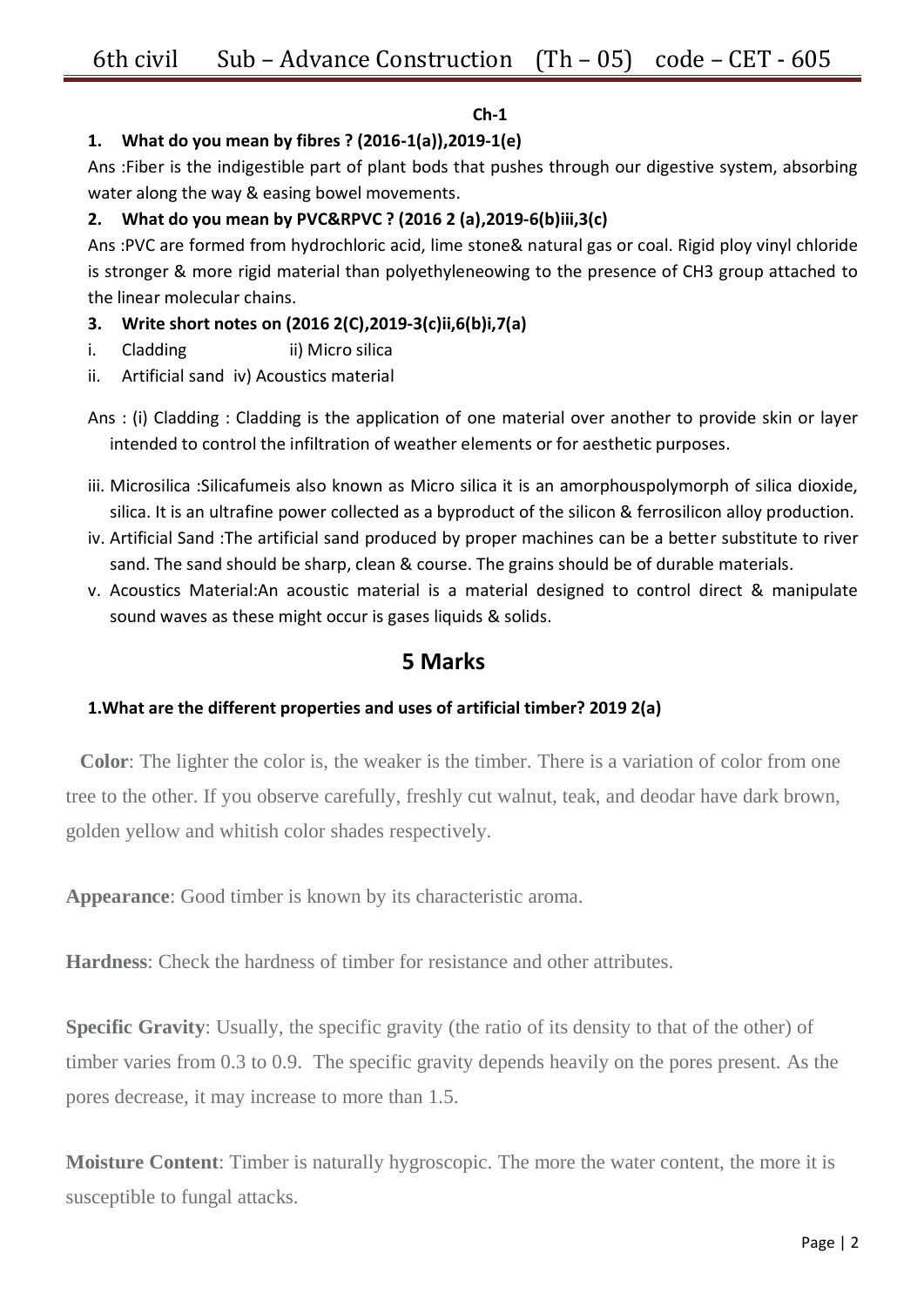**Grain**: Grain arrangement in timber can be of various types like straight, coarse or interl

. Uses:

**1.Timber has a wide variety of uses in construction & as an industrial raw material.**

**2.Timber is used for heavy duty construction work such a railway sleeper or the construction of piers .**

2.Describe briefly how plastics are used in construction of structure.2019 2(g)

## **1. Dimensional Stability**

Thermo-plastic types of plastics can be easily reshaped and reused. But in the case of thermosetting type plastics, it is not possible to reshape or remold the material.

## **2. Ductility of Plastics**

Ductile nature of plastic is very low. When tensile stress are acting on plastic member they may fail without any prior indication.

## **3. Electric Insulation**

Plastics are good electric insulators. So they are used as linings for electric cables and for electronics tools.

## **4. Fire Resistance**

The resistance to temperature or fire for varieties of plastics considerably varies depending upon the structure. Plastics made of cellulose acetate are burnt slowly.

## **5. Fixing**

Fixing of plastic materials is so easy. We can bolt, drill or glued to fix plastic material position.

**(2Marks)**

## **1Define fabrication (2016 4(a)**

Ans :Fabrication is the manufacturing process which anitem is made from raw or semifinished materials instead of being assembled from ready made components.

**Ch-2**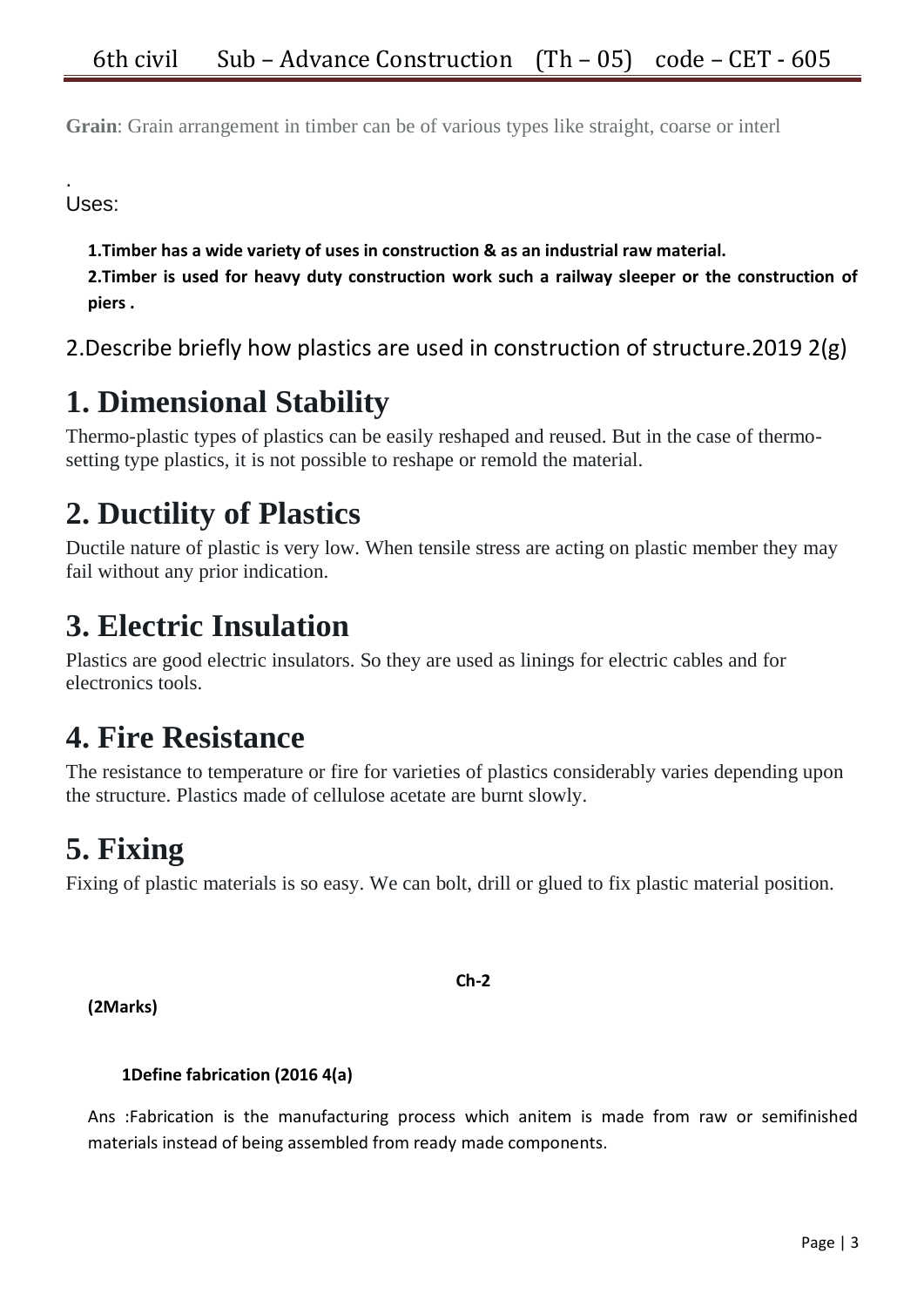## **Ch-2 (5 Marks)**

## **1. Classify fabrication &describe . (2016 4(b)**

Ans. :Fabrication classified as following types .

- a. Cutting (ii) folding (iii) Machining (iv) Punching (v) Shearing (vi) Stamping (vii) Welding
- i. Cutting : There are many ways to cut now a days. The old standby is the saw.
- i. Folding : Some parts need to be bent. The most common method is a press brake. It has a set of dies that pinches the metal perform in very specific cases due to the movement of the part.
- ii. Machining: This is the process of removing metal forms a piece of material. It might be done on a lathe. Where the material rotates against a cutting tools.
- iii. Punching : It is the act of a punch& die forming a scissor effect on a piece of metal to make a long on a piece of metal.
- iv. Stamping : Stamping is very similar to punching except the material is not cut.
- v. Welding : Welding is the act of joining twopieces of metal together. A variety of types of welding exist for use in different application.

### **CH-2 (7 Marks)**

## **1. Write the advantage & Disadvantages of fabricated .2019 2(c)**

Ans : Advantage :

- i. Moving partial assembidiesfrom a factory often costs less than moving preproduction resource to each site.
- ii. Deploying resources on site can add costs, prefabricating assemblish can save costs by reducing in site work.
- iii. Factory tools :- Jigs, cranes, conveyors etc can make production faster & more precise.
- Disadvantages :-
- i. Transportation costs may be higher for voluminous prefabricated section than for their constituentsmaterials which can often be packed more densely.
- ii. Large fabricated section may require heavy duty cranes & precision measurements & handling to place in position.

### **Chapter-3**

### **1. What do you mean by shear wall 2016[6(a)]**

**Ans:-**A shear wall that is primarily designed to resist lateral forces in its own place.

### **2. What do you mean by earthquake [2015.3.(a)],2019 -1(f)**

Ans:- Earthquake is a sudden violet shaking of the ground, typically causing great destruction, as a result of movement within the earth's crust.

### **3.What do you mean by building configuration? (2019-1-i)**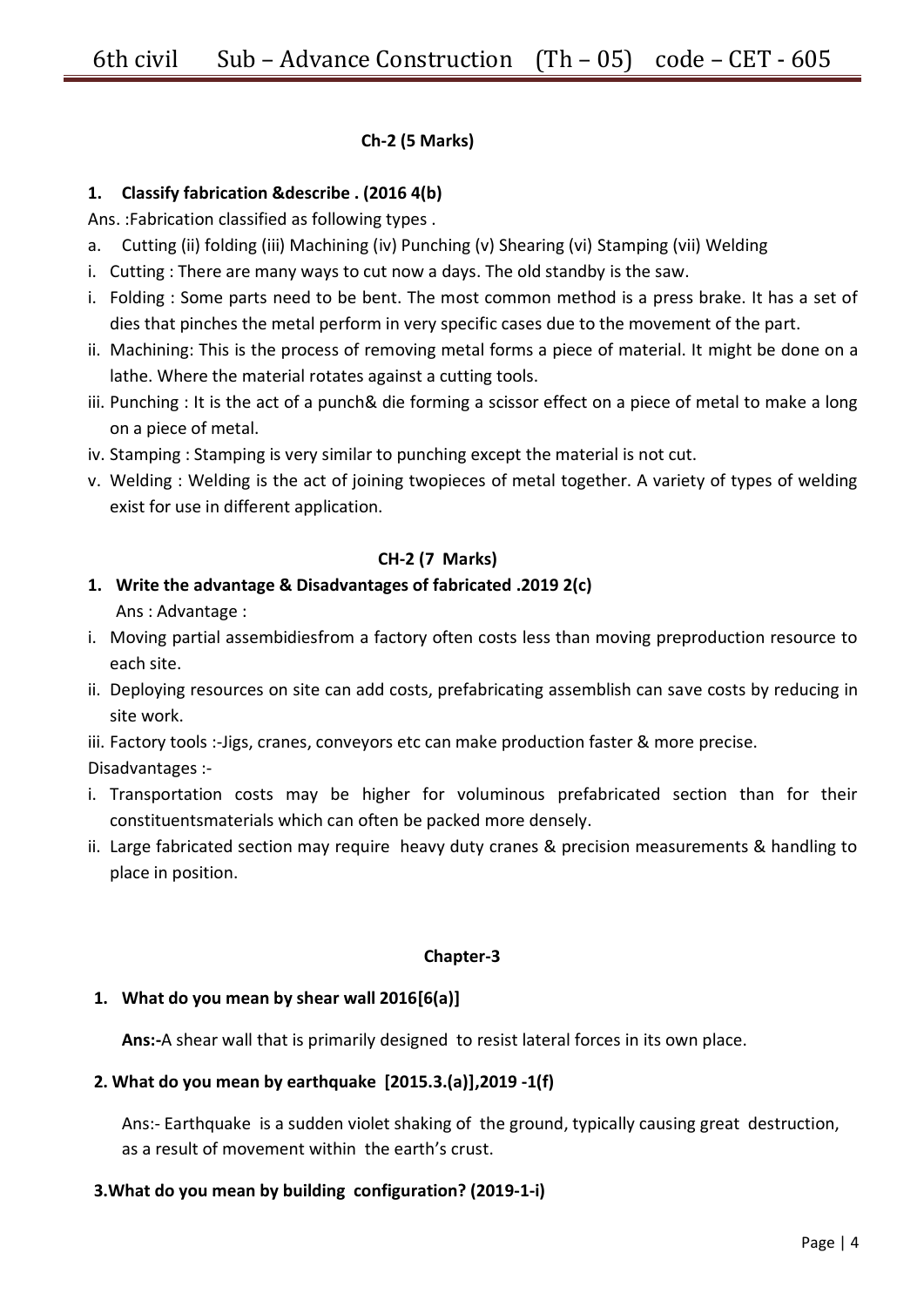Ans:- Building having simple regular geometry & uniformly distributed mass & stiffness in plan as well as in elevation suffer much less damage is known as building configuration.

## **4. What is lateral load resisting system ? (2015 4 (a))**

Ans:- Lateral loads resisting system is the architectural planning of a building . The load must be closed loops, so that it is able to transfer all the forces acting either vertically or horizontally to the ground.

### **5 Marks**

## **1. What are the additional strengthening measure in masonarybuilding ? 2016 3(b), , 2015 3 (C) (2019-5(c)**

Ans :The earthquake force shall be calculated for the full dead load plus the percentage of imposedload.

- The proportions of imposed load indicated above for calculating the lateral design forces for earthquakes are applicable to average conditions.
- Lateral design force for earthquakes shall not be calculated on contribution of impact effects from imposed loads.
- When the lateral load resisting elements are oriented along orthogonal horizontal direction the structure shall be designed for the effects due to full design earthquake load in the horizontal direction at time.
- When the lateral load resisting elements are not oriented along the orthogonal horizontal directions, the structure shall be designed for the effects due to full design earthquake load in one horizontal direction plus 30 percent of the design earthquake load in the other direction.
- When effects due to vertical earthquake loads are to be considered the design vertical force shall be calculated.
- Other loads apart from those given above shall be considered as appropriate.

## **2. Enumerate safety considerations during additional construction and alteration of existing buildings.2015 -3(b)**

Ans : If sufficient precautions w.r.t safety of work aren't taken, there are chances of serious accidents involving heavy loss ofmen and materials. Some of the safety rules to be observed during the erection process of structures are as follows.

- All guys and ancharages should be closely viewed regularly so as to ascertain their bearing capacity of load.
- Suitable packing pieces must be provided at the required points so as to avoid the slipping of load.
- The chains should not be dropped from a height, but should be lowered gradually.
- The equipment and devices employed in the erection procedure should never be overloaded. The legs of brother chains should not be opened out to such as angle so as to endanger the stability of the work.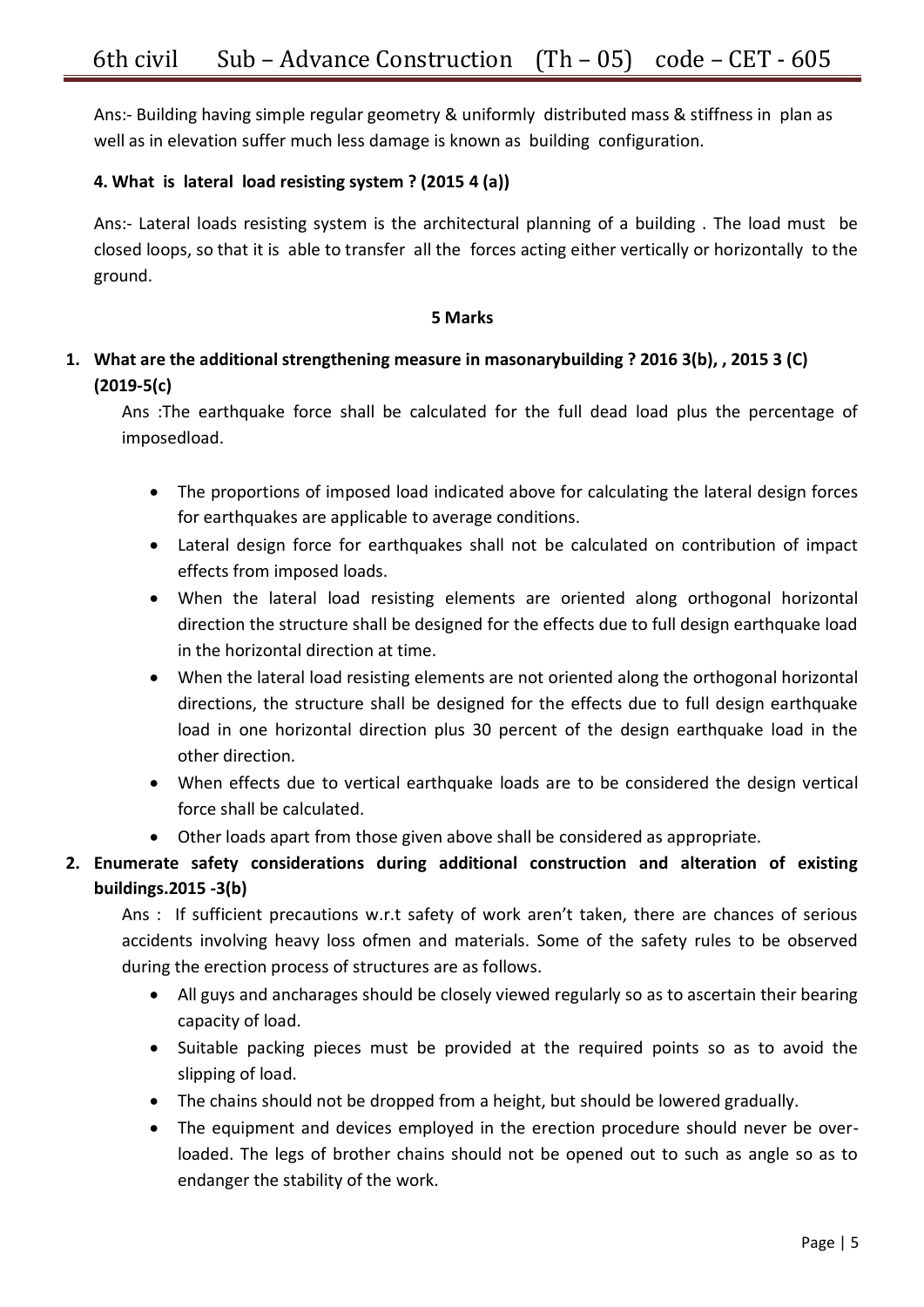The levels ofpanel points on the falsework should be maintained as per the desired camber for truss to avoid strain or distartion during assemebly. The lifting devices and mechanisms should be

## **3. State different plan configuration problems : 2019-2(f)**

Ans. To perform well in an earthquake a building 1ould possess four main attributes, namely simple and regular configuration and adequate lateral strength, stiffness and ductility.

\* A building shall be considered as irregular for the purposes of this standard if at least one of the conditions given is applicable.

\* Plan configuration of a structure and its lateral force resisting system contain re-entrant corners, where both projections of the structure beyond the re-entrant corner are greater than 15 percent of its plan dimension in the given direction.

\* Discontinuities in a lateral force resistance path, such as out-of-plane offsets of vertical elements.

\* A in plane offset of the lateral force resisting elements greater than the length of those elements.

## **4. Describe briefly the structural irregulaties 2016 6(b), 2019-3(b)**

Ans : The structural Irregularities in Building :-

The configuration of load resisting system of building is an important te8 in seismoresistrant construction. 15 1893 (Part-I):2 02 has recommended building configuration system for better performance of buildings during earthquakes. An important feature in building configuration is its regularity and symmetry in horizontal and vertical plane. Seismic behaviour of irregular shaped plans as shown in figure ,below differs from regular shapes because the first can be subjected toi their asymmetry and I or can present local deformation due to presence of recent rent corers or excessive openings. Both effects give origin to undesired stress concentrations in some resisting members of the building. On the contrary, the ideal rectangular or square plan, structurally symmetric with enough is plane stiffness in its diaphragm presents an ideal behaviour because it has the same displacement at every point in the slab. Thus, building shaped like box such as rectangular both in plan 8 elevation, is inherently stronger than one that is Lshaped or U-shaped that is a building with wings.

## **(I) Vertical Irregularities:**

-Vertical discontinuties in load path. -Irregularties in strength and stiffness. -Mass lrregulartiy. -Vertical geometric lrregulartiy. -Proximity of adjacent buildings. **(ii) Horizontal Irregularities** TorsionalIrregularities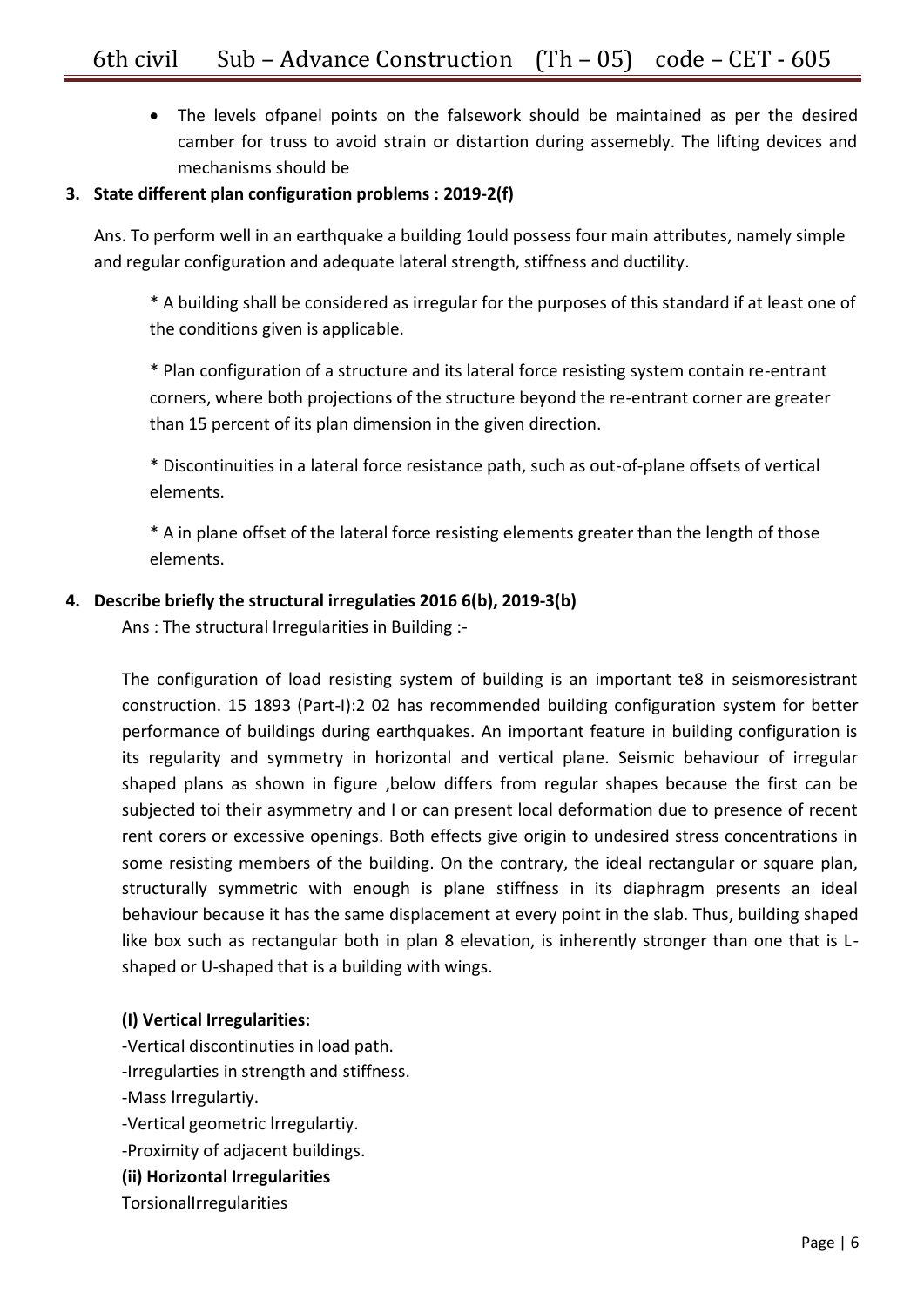Re-entrant corners. Non Parallel system Diaphragm discontinuity

## **5. What are the vertical irregularities in structure building ? 2015 7(b)**

**Vertical Irregularities:** Vertical discontinuities in load path - One of the major causes to structural damage in structures during strong earthquake is the discontinuities or irregularities in the load path or load transfer. It is desirable that the structure should contain a continuous load path for transfer of the seismic forces, that develops due to acceleration of individual elements, to the ground. Failure to provide adequate strength and toughness of individual elements in the system or failure to tie individual elements together can result in distress or complete collapse of the system. Therefore, all structural and non-structural elements must be adequately tied to the structural system to act as a unit. The load path must be complete and sufficiently strong. The sequence of general load path is as follows

• Earthquake forces, which originate in all elements of the building are delivefid through structural connections to horizontal diaphragms.

• The diaphragms distribute those forces to vertical resisting components such as columns, shear walls, frames and other vertical elements in the structural system which ultimately these forces into foundation.

### **7 Marks**

## **1. Describe different building characteristics from seismic performance point of view.2019-5**

Ans : Following are the different building characteristics from seismic performance point of view.

\* The seismic weight ofthe whole building is the sum of the seismic weights of all the floors.

\* Any weight supported in between storeys shall be distributed to the floors above and below in inverse

proportion to its distance from the floors.

\* Forcalculating the design seismic forces of the structure the imposed load on roof need not be considered.

The seismic weight of each floor is its full dead load plus appropriate amount of imposed load.

\* While computing the seismic weight of each floor the weight ofvolumes and walls in any storey shall be equally distributed to the floors above and below the store)'. the total design seismic base shear along any principal direction shall be determined by the following expression.

### $V_B = Ah<sup>w</sup>$

where Ah = Design horizontal acceleration spectrum value.

W= Seismic weight of the building.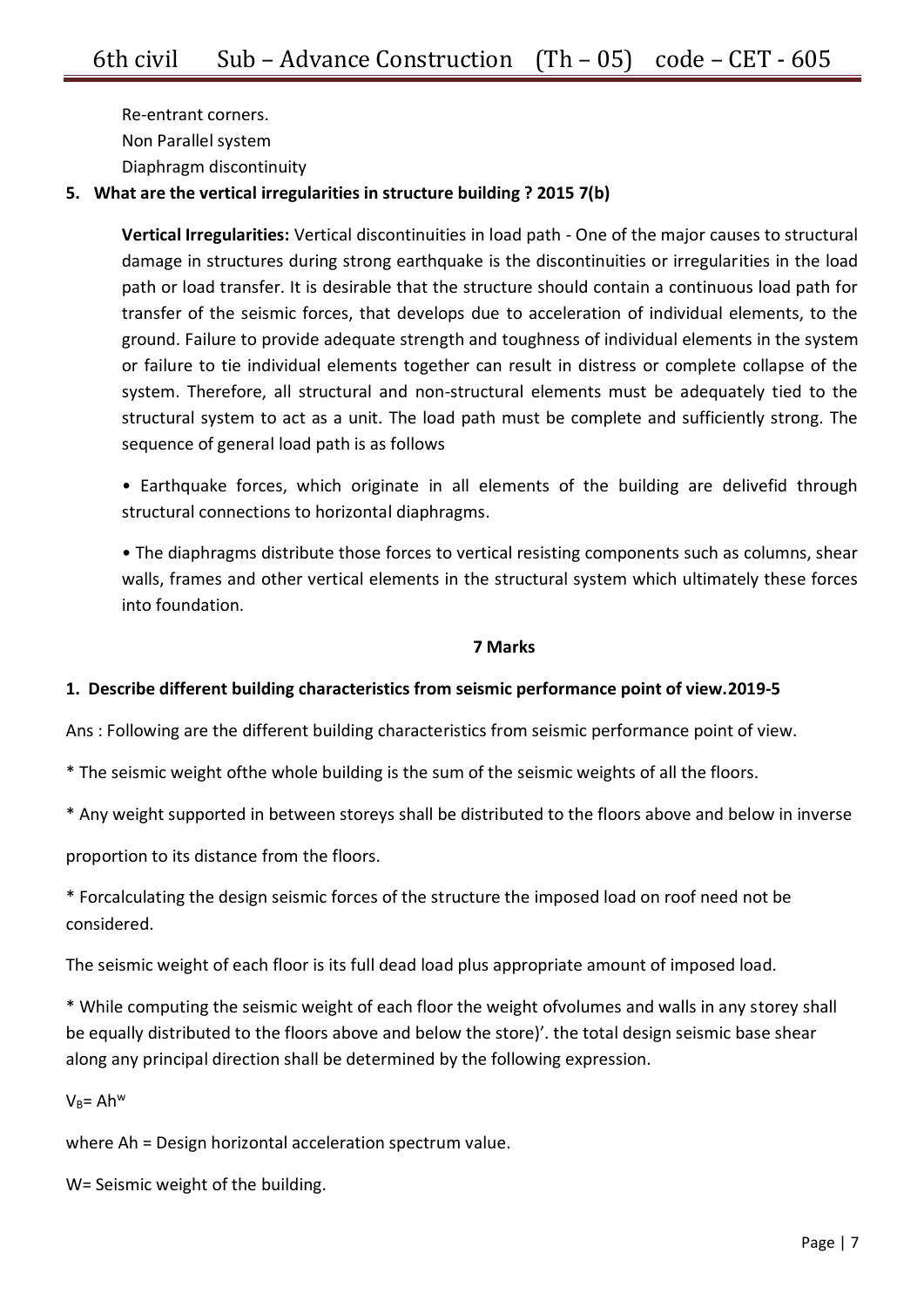## **2. Described the assumption made in the earthquake resistant design of structures (2016 6 (c))**

Ans- The following assumptions shall be made the earthquake resistant design of structure. (I) Earthquake causes impulsive ground motions which are complex and irregular in character, changing in period and amplitude each lasting for a small duration. Therefore, resonance of the type as visualized under steady state sinusoidalexcitations, will not occur as it would need time to buildup such amplitudes.

(ii) Earthquake is not likely to occur simultaneously with wind or maximum flood or maximum sea waves.

(iii) The value of elastic modulus of materials, wherever required, may be taken as for static analysis unless a more definite value is available for use in such condition.

## **Ch-4 (2 marks)**

## **1. Define seismic retrofitting (2016 -3 (a))**

Ans:- Seismic retrofitting is the modification of existing structures to make them more resistant to seismic activity, ground motion or soil failure due to earthquake.

## **2. What do you mean by retrofitting ? (2016 5 (1) ),2019-6(a)**

Ans :- Retrofitting refers to the additional of new technology or features to older system power plant efficiency, increasing out put reducing emissions, home energy retrofit.

3. What do you mean by retrofitting of building ?2017 -1(c)

Ans :Retrofitting of buildings in generally more economical as compared to demolition and reconstruction even in the case of severe structural damage.

### **CHAPTER-4 (5 MARKS)**

## **1. Described briefly about the source of weakness in RC frame building (2015 4(b) 2016 1(b), 2019- 2(e)**

Ans : Source of Weakness in RCC Frame building: Earthquake engineering is not a pure science rather it has been developed through the observation of failure of structure during earthquake. Damage survey reports of past earthquakes reveal the following man sources if weakness in reinforced concrete moment resisting frame buildings.

- (i) discontinuous bad path.
- (ii) lack ofdeformation compatibility of structural members.
- (lii) quality of workmanship and poor quality of materials.
- **(1) Structural Damage due to Discontinuous Load Path:**  Every structure must have two loadresisting systems:
- (a) Vertical load resisting system for transferring the vertical load to the ground and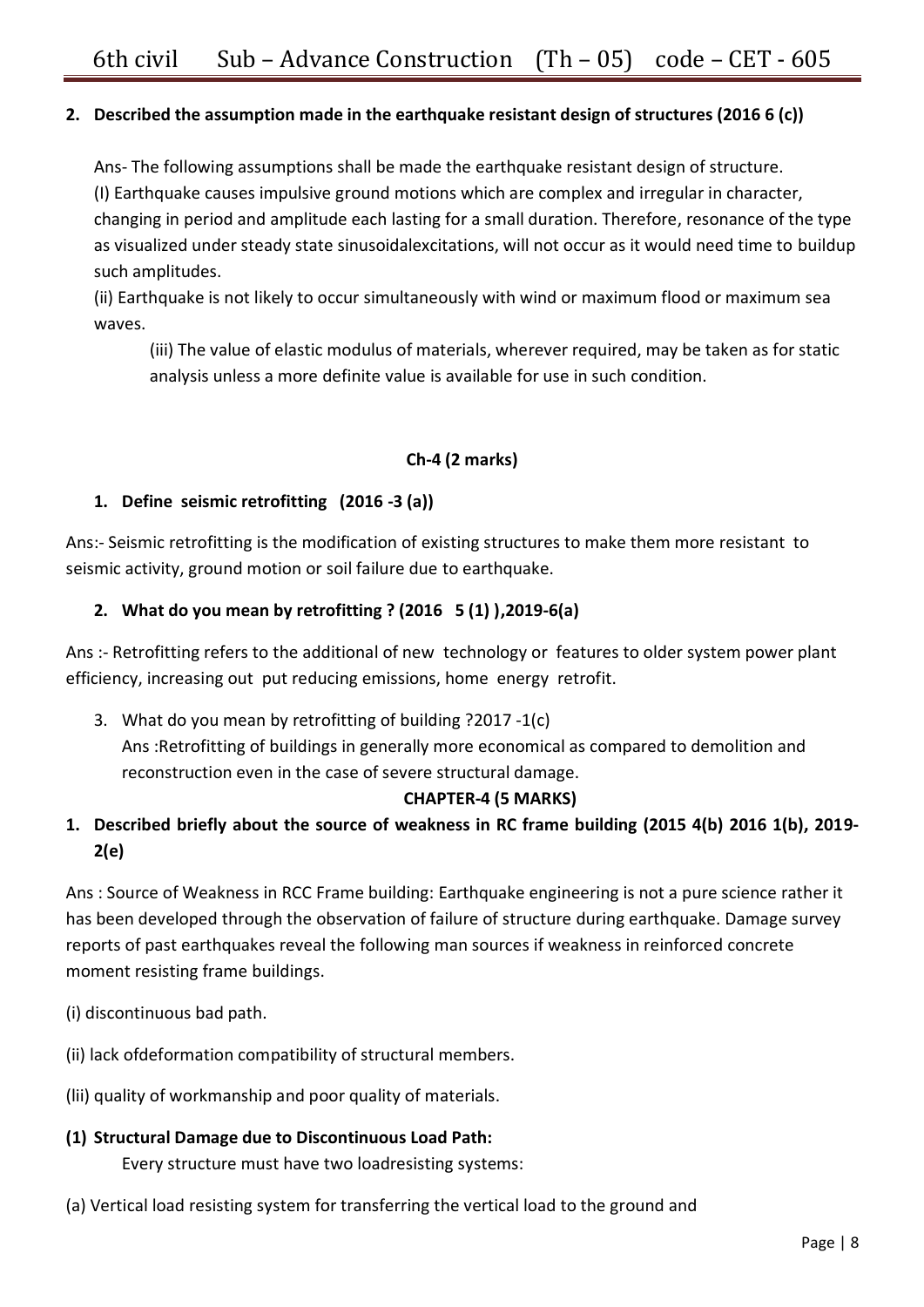(b) Horizontal load resisting system for transferring the horizontal load of the vertical load system. Its imperative that the seismic forces should be properly collected by the horizontal framing system and properly transferred into vertical lateral resisting system. Any discontinuity in this load path or load transfer may cause one of the major contributions to structural damage during strong earthquakes.

## **(ii) Structural Damage due to lack of Deformation:**

The main problems in the structural members of moment resisting frame building are the limited amount of ductility and the inability to redistribute load in order to safely with stand the deformations imposed upon in response to seismic loads.

(iii) Quality of Workability and Materials:

There are numerous instances where faulty construction practices and lack of quality controlhave contributed to the damage.



1. Classify retrofitting techniques and describe their uses. 2019-3 Ans :



## **Structural Level Global Retrofitting :**

Adding New Shear Walls One of the most common methods to increase the lateral strength of the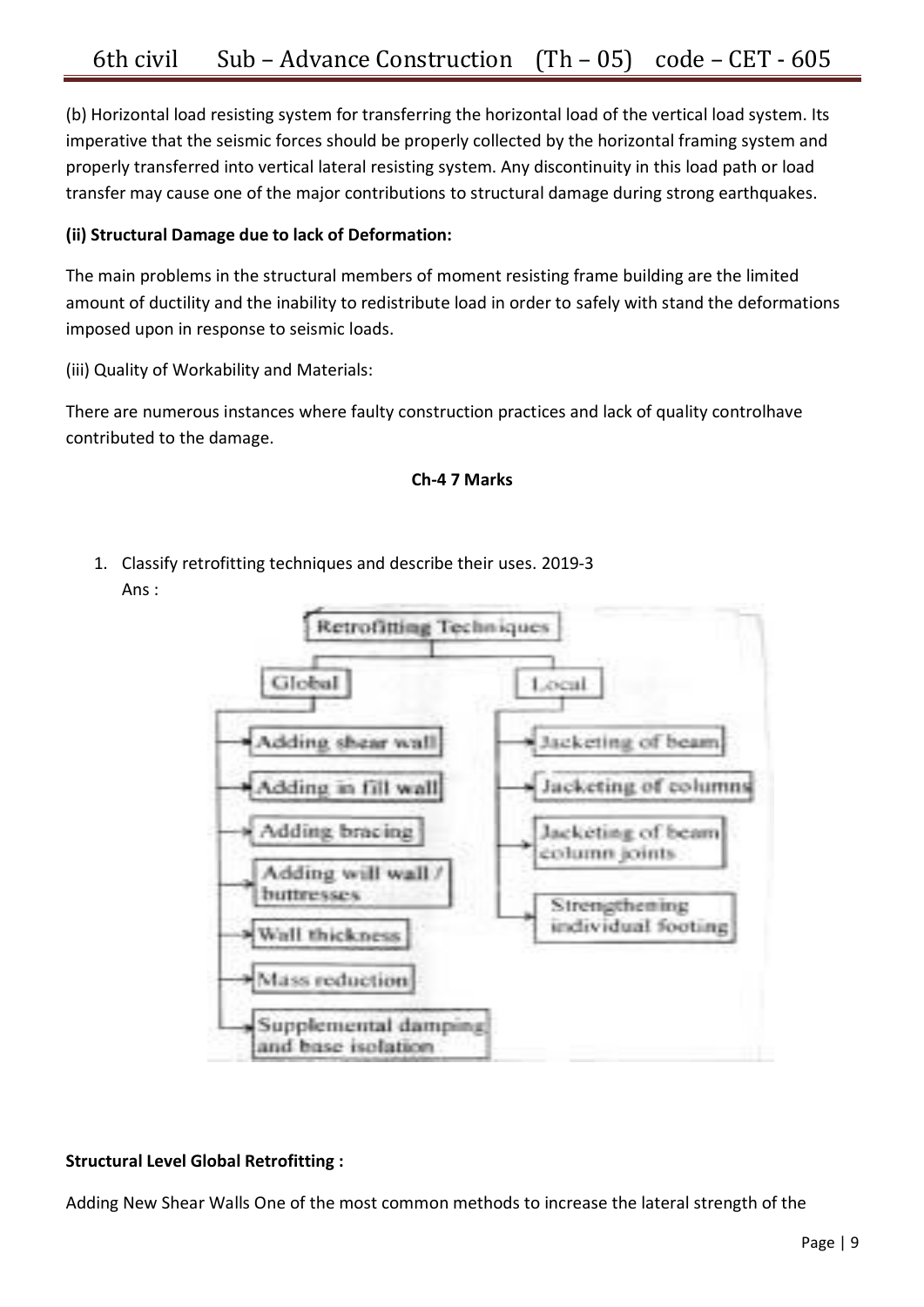R.C. buildings. It is the last simple method.

**Limitation** Increase in lateral resistance but is concentrated at a few places.

—, Increase dead load of the structure.

**Adding Steel Bracing** Higher strengths stiffness can be proved. Opening for natural light can be

made easily It have much less out.

**Limitation** A moderate to high level of shilled labour is necessary.

—> Lack of information about the seismic behaviour of the added bracing.

—Undesirable changes takes place. Adding mull Wall: It isan effectives economical method for improving strengths reducing drift of existing frames.

### **Limitation**

Some columns in the frame are subjected to large axial tensile forces, which may exceed the capacity.

A strong masonry in fill may result in a failure of the columns of existing frame. Local or Member Retrofitting

Local retrofittingare typically used either when the retrofit objectives are limited or direct treatment of the vulnerable components is needed.

### **Jacketing**

Jacketing is the most popularly used materials for strengthening of building columns.

The most common types are steel jacket R.C. jacket fibre reinforced polymer composite jacket jacket with high tension materials like carbon fibre glass fibre etc.

### **Purpose**

To increase concrete confinement by transverse fibre/reinforcement, especially for circular cross-

sectional columns.

To increase shear strength by transverse reinforcement.

To increase flexural strength by longitudinal fibre.

### **ER.P. Jacketing**

Carbon fibre is flexible and can be mace to contact the surface tightly for a high degree of

confinement.

Confinement is of high degree coz carbon fibre is of high strength and high modulus of elasticity.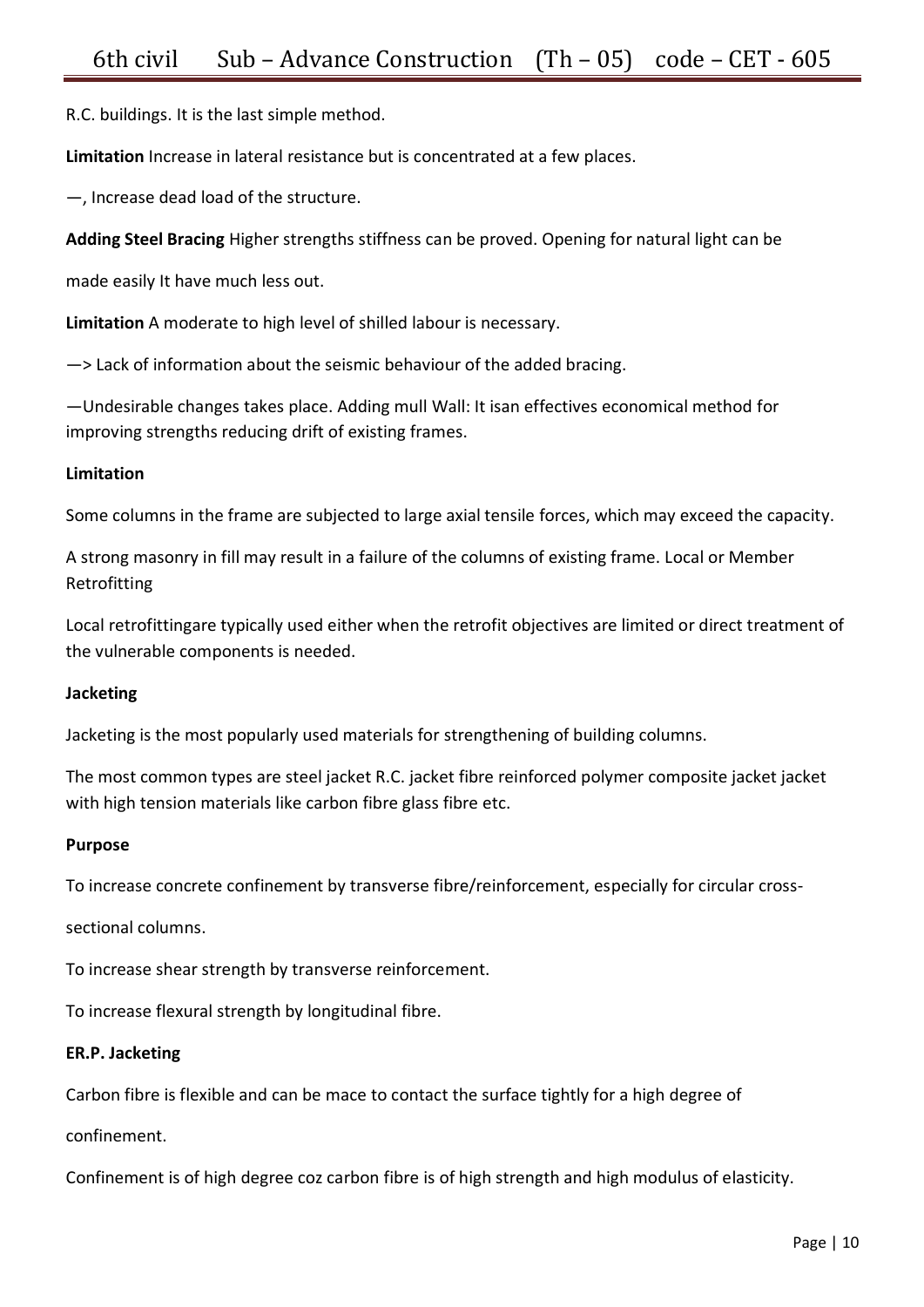It has light wt 8 rusting does not occur.

## **Ch-5 (2marks)**

## **1. Define light intensity (2016 (6 (a)),&How is the intensity of light measured ? 2019-2(a),1(h)**

**Ans:-** Intensity is like brightness &is measured as the rate at which light energy is delivered to a unit of surface or energy per unit tine per unit area.

And

Light intensity is measured by candela.

### **2. Distinguish between escalator &elevator ? (2015-6 (b))**

**Ans:-** Escalator is a power driven, inclined, continuous stairway used for raising and lowering passengers. Elevators are defined a moving steps running between two floors.

### **3. What do you mean by earthing in electrical (2016- 7(a))**

Ans:- A wire coming from the ground 2.5 to 3 metres deep from an electrode is called earthing.

4. List out the type of wiring 2016 7(a),2019-2(b)

Ans:- wiring are 3 types (i) C.T.S. wiring (ii) conduit wiring (iii) concealed conduit wiring.

5. What is ventilation ? (2015 6 (a)),2019-5(a)

Ans :- Ventilation is the provision of fresh air to a room, building etc.

6. What is earthling &fuse ? (2015 5 (a))

Ans:- Fuse :- It is an electric circuit used as a safety device.

Earthling :- It is also used for safety . It prevents to minimize the risk of shock.

### **Ch-5 Marks**

### **Ans. There are three types of wiring,2019-2(b)**

(a) C.T.S. (Cotton/P.V.C Toughened I Sheathed ) Wiring : The conductor is provided with insulation which is not water or heat proof Over the insulation of the conductor and tough rubber sheath is provided for additional insulation and protection against wear, tear and moisture.

This types of wiring is suitable for damp circuits, but can not sustain much heat and is not suitable for places in very hot weather. There is also the danger of mechanical hatred. It is also not suitable for outdoor wiring. It should not be exposed to direct sunlight a areas where there are corrosive acids or alkali fumes.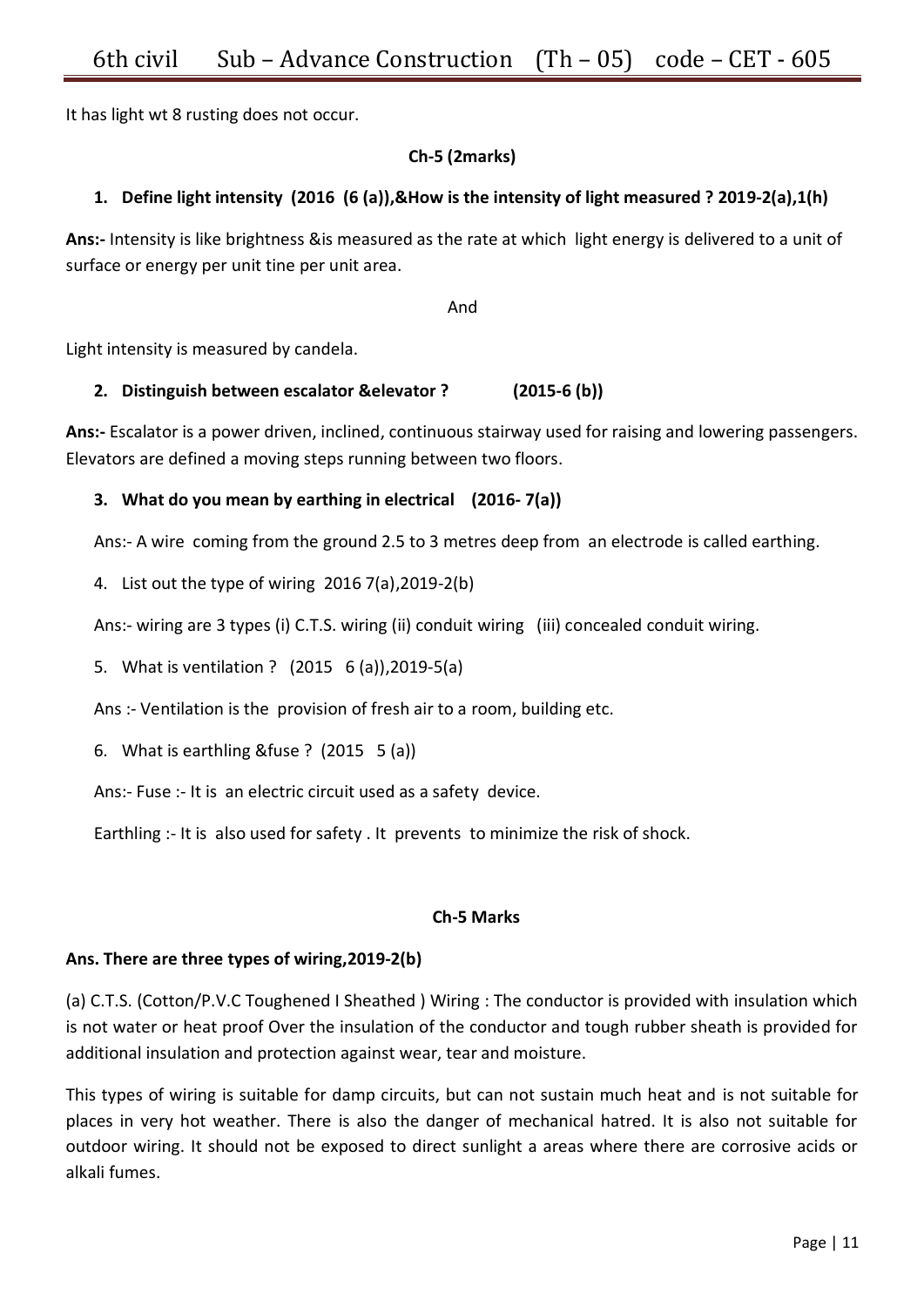**(b) Conduit wiring:** In this system wires with single insulation are used. The wires are run in steel p.v.c conduits giving good protection from mechanical injury or fire risks. This types of wiring is used for industries.

**(c) Concealed conduit wiring :** This system is same as conduit wiring except that the conduits are buried in the chase made on the walls. This system is wed where aesthetics is the main consideration and not the additional cost of conduit.

## **2. Write a shortnotes on**

(i) Escalator (ii) Elevator (iii) Lifts (2015 6 (b)

Ans : Escalators

- $\triangleright$  It is a power driven, inclined continuous stairway used fix raising and lowering passengers.
- $\triangleright$  It consists of (i) escalator (ii) the track (iii) the cursorsgirder(iv) balustroding (v) steptreads (vi)combplates and (vii) landing.
- $\triangleright$  It being a continuous one waiting as is required in case of lift is eliminated hence it is commercially

## **Elevator :-**

- $\triangleright$  Elevators are defined as moving steps running between two floors.
- $\triangleright$  Elevators move between the different floors in such a way that the traffic remains stationary on a particular step while the steps move this arrangement helps in moving large number of people at a time without conjustion.

## **Ans. Lifts**

Lifts are known as vertical transportation system.

A lift is defined as an appliance designed to transport persons or materials between two or more levels in a vertical direction by means of a guided car or a platform.

The first safety lift was designed by Otis in 1853.

The development of lifts was felt necessary to encourage the construction of tall buildings.

## **2. State General Principles for central plants layout for hot water supply. 2019-5(b)**

Ans. Layout of Hot Water Supply The sequence of units to be installed in the layout of any water supply project starting from the source of water to the distribution is as follows:

Location of intakes including punipint plant.

Plain sedimentation tanks.

Coagulation sedimentation tanks.

Filter units.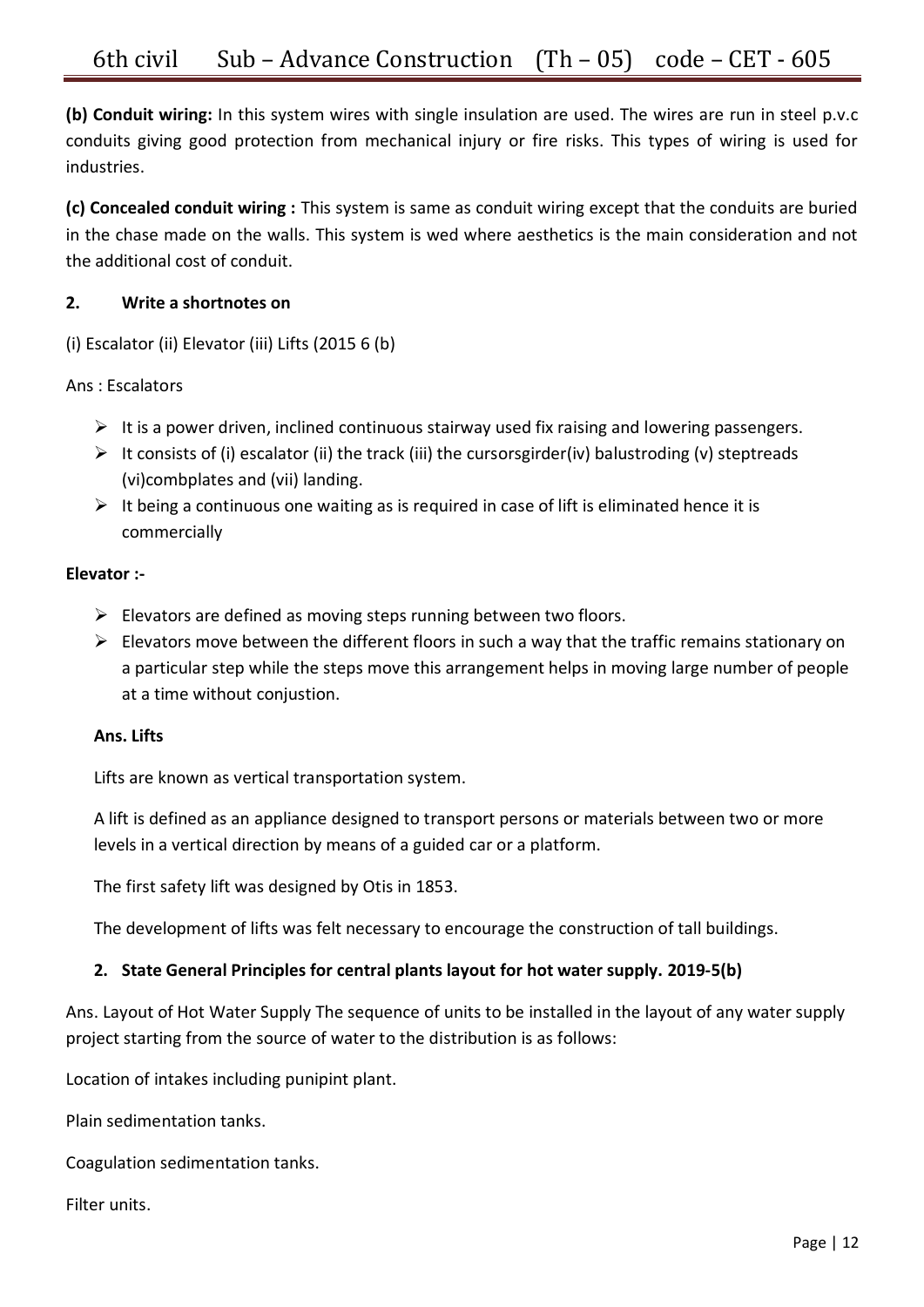Water softening and other miscellaneous treatment plants.

Disinfection plant.

Storage of clear water in underground and overhead reservoir tanks and

Distribution of water.

## **4. What are the points to be considered for selection of wiring ? 2016 7(b)**

Ans:- The points to be considered for selection of wiring are follows:

- (i) Cost of wiring:- The initial cast of the wiring system to be chosen or selected as one of the paramount factors to be considered. It should be economical& safe.
- (ii) Durability :- when making choices for wiring system, the wiring type should be durable & should also be of proper specification.
- (iii) Maintenance cost:- wining system employed should have low maintained cost.
- (iv) Mechanical protection:- The wiring should be protected from mechanical damage during its use.
- (v) Appearance:- The wining should provide a good look after its installation. **Describe different methods and systems of ventilation (2015 6 (C),2019-2(b) Ans : Methods of ventilation :** The method of ventilation may broadly be divided into the following two categories :
	- i. Natural ventilation.
	- ii. Artificial or mechanical ventilation.

## **1. Natural Ventilation :**

In this system of ventilation the use is made of doors windows, ventilatorsand skylights to make the room property ventilated. This system is useful for smallbuildings and it can not be adopted for big offices, theatres auditoriums etc. The only advantages of this system is useful for small buildings and it can not be adopted for big offices, theatres auditoriums etc. The only advantages of this system are that it is economical in the sense that no special equipment is necessary for making the room adequately ventilated and that it affords living under natural conditions.

The important points to be remembered in connection with natural ventilating systemare :-

- i. The location size and type of windows play a great role in imparting natural ventilation to the room. The windows also supply light and affords protection against weather. All these functional requirements should be properly correleated while deciding the location of windows in a room.
- ii. The efficiency of roof ventilators depends on their location wind direction and height of building.
- iii. It is found that the window ventilation with a combination of radiator deflector and exhaust as show in figure below. Can give better results. The radiators are situated below the sill level of the windows and they extend for the full length of the window.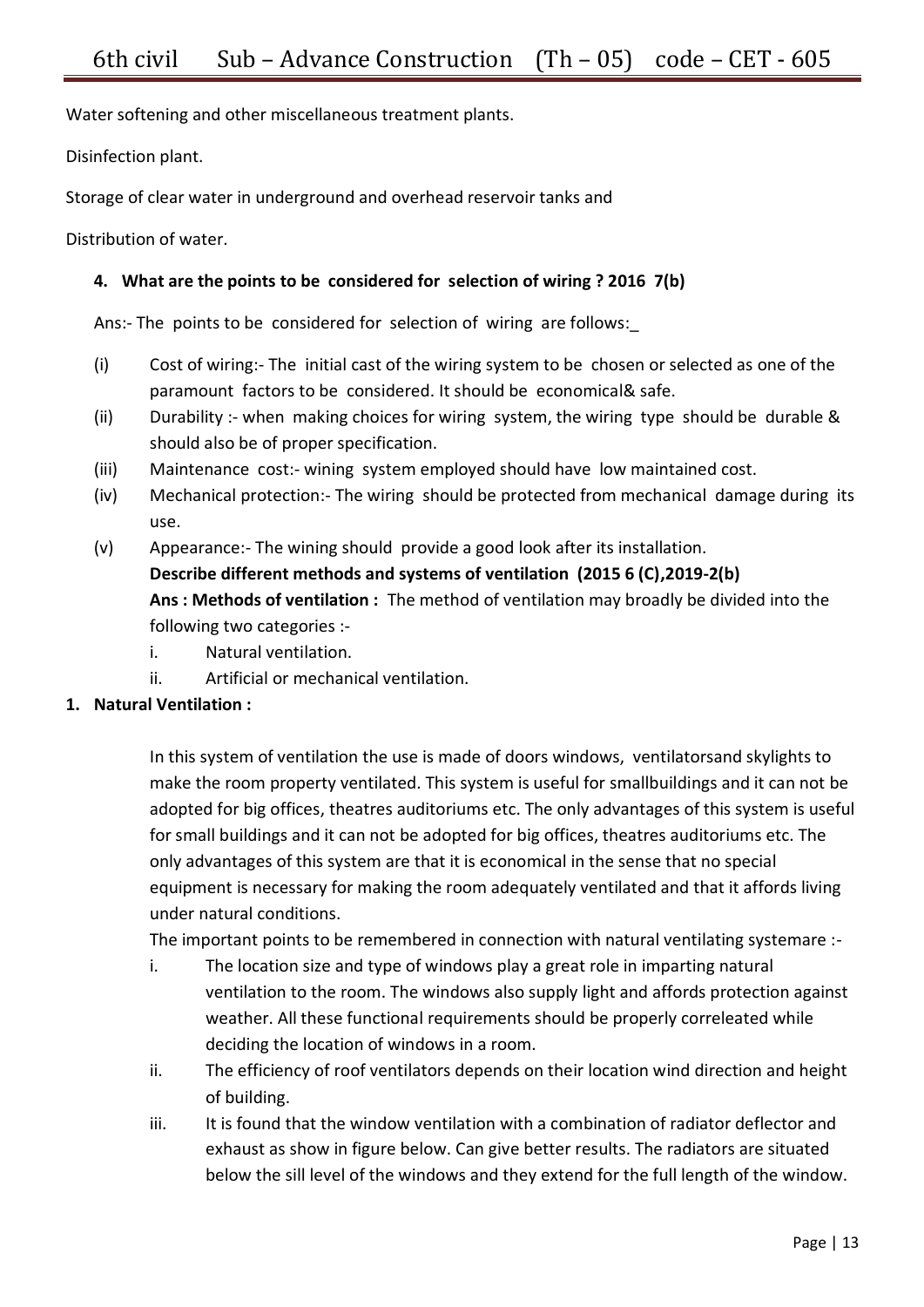

The windows, deflector and radiators should be properly manipulated for achieving the desired effects. The exhaust duct is provided near the ceiling of the opposite wall and it is taken out of the roof to act more or less like a chimney. The windows open from bottom and the deflectors may be of curved vanes.

## **2. Artificial Ventilation :**

In the system of ventilation some mechanical arrangement is adopted to provide enough ventilation to the room. This system has becomes popular due to recent change in notion regarding ventilation. The system is costly but is results in considerable increase in the efficiency of the persons under the command of the system. This system is adopted for big offices banks industrial plant theatres, auditoriums etc.

The five systems of the artificial ventilation :

(i) Exhaust system

(ii) Supply system

(iii Combination of exhaust and supply systems

(iv) Plenum process

(v) Air-conditioning

(i) Exhaust System

i. Exhaust System :

In this system the partial vacuum is created inside the room by exhausting the vitiated inside air by fans blowers.

ii.Supply system :-

This system is just the reverse of the above system and it consists in supplying fresh air to the room by installing input fans in outside walls.

iii.Combination of Exhaust and supply systems :-

This system is the combination of the above two systems. The exhaust fans and input fans are installed it suitable places in the outside walls so as to cause a current of fresh air from outside to inside of the room., The combination of both the system gives better results.

### **iv. Plenum Process**

This system is mostly used in cold countries and comprises a complete ventilation and heating unit. It includes:

(i) A filter of air washer.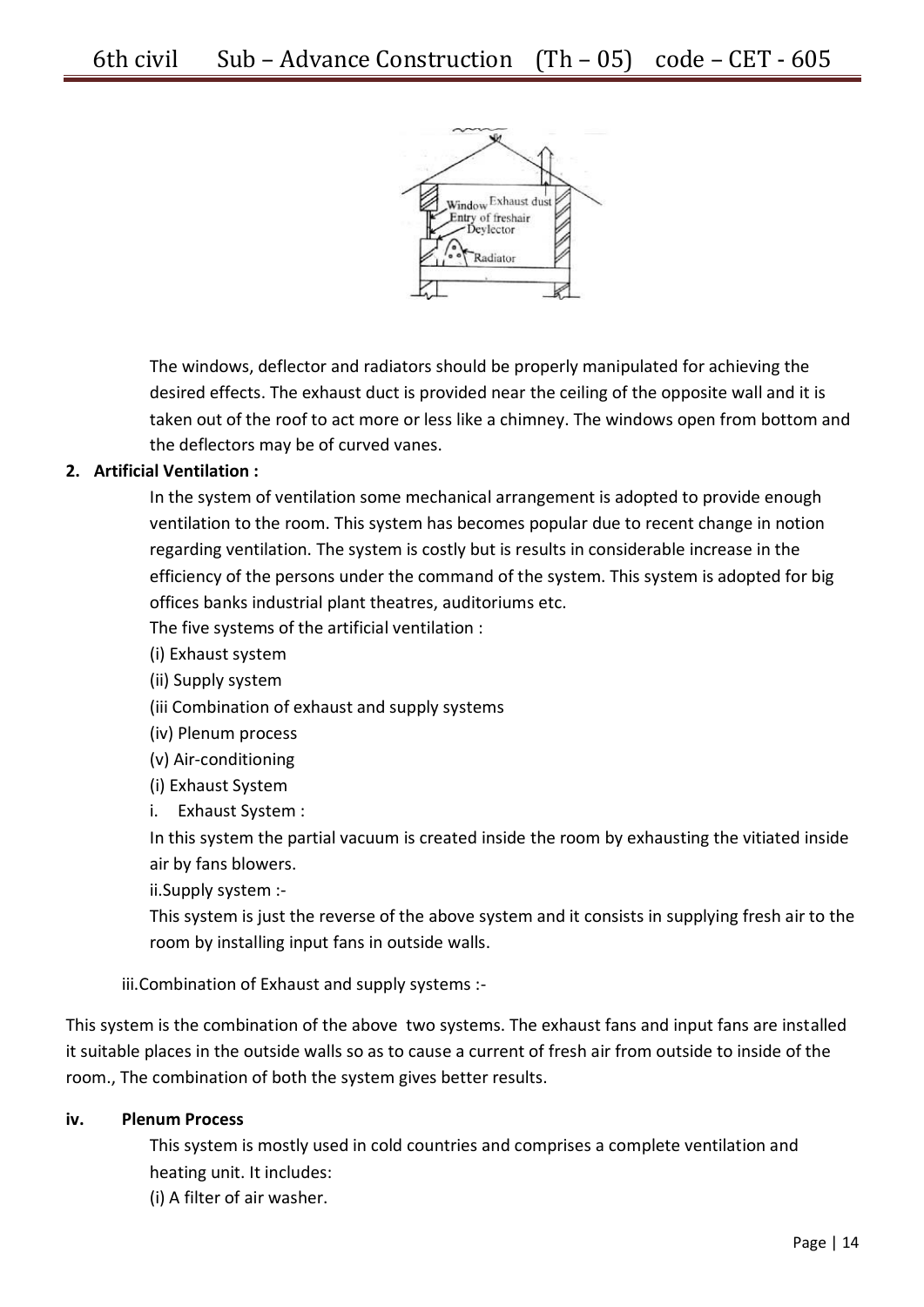(ii) A heater warmed by hot water, electricity steam or gas.

(iii) A centrifugal fan for forcing the warm air.

(iv) A system of distributing duets connecting every room to the building.

## **v. Air Condition :-**

This is the most effective system of artificial ventilation and as it involves many other aspects a separate discussion now follows : The term air conditioning is used to indicate the science of controlling or conditioning air with respect to humidity temperature movement of air, odour, bacteria content dust contact etc. So as to make the air to suit the physiological requirements of the human body or to the needs of Industrial process.



## **Ch-5 ( marks)**

## **1. Describe about the electrical services for a high rise building including wiring, fuses fitting &earthing. 2015 5 (C),2019-2(d)**

Ans.- The electrical services requirements in high rise buildings are:

**Durability:** The wiring to be selected must be able to withstand wear and tear due to the action of weather, baffles, dampness etc.

**Safety:** It is the most important pint to be considered. The system selected should be such that even with poor workmanship, no dangerous result may be produced.

**Mechanical:** The wiring must be protected from damage of a physical protection nature during its use in building.

**Appearance:** Appearance is an important consideration from the architectural point of view.

2. Earthling means connecting the neutral point of a supply system of the non current carrying metal plates used in electrical installation distribution system to the general mass of earth by conductor wire of negligible resistance.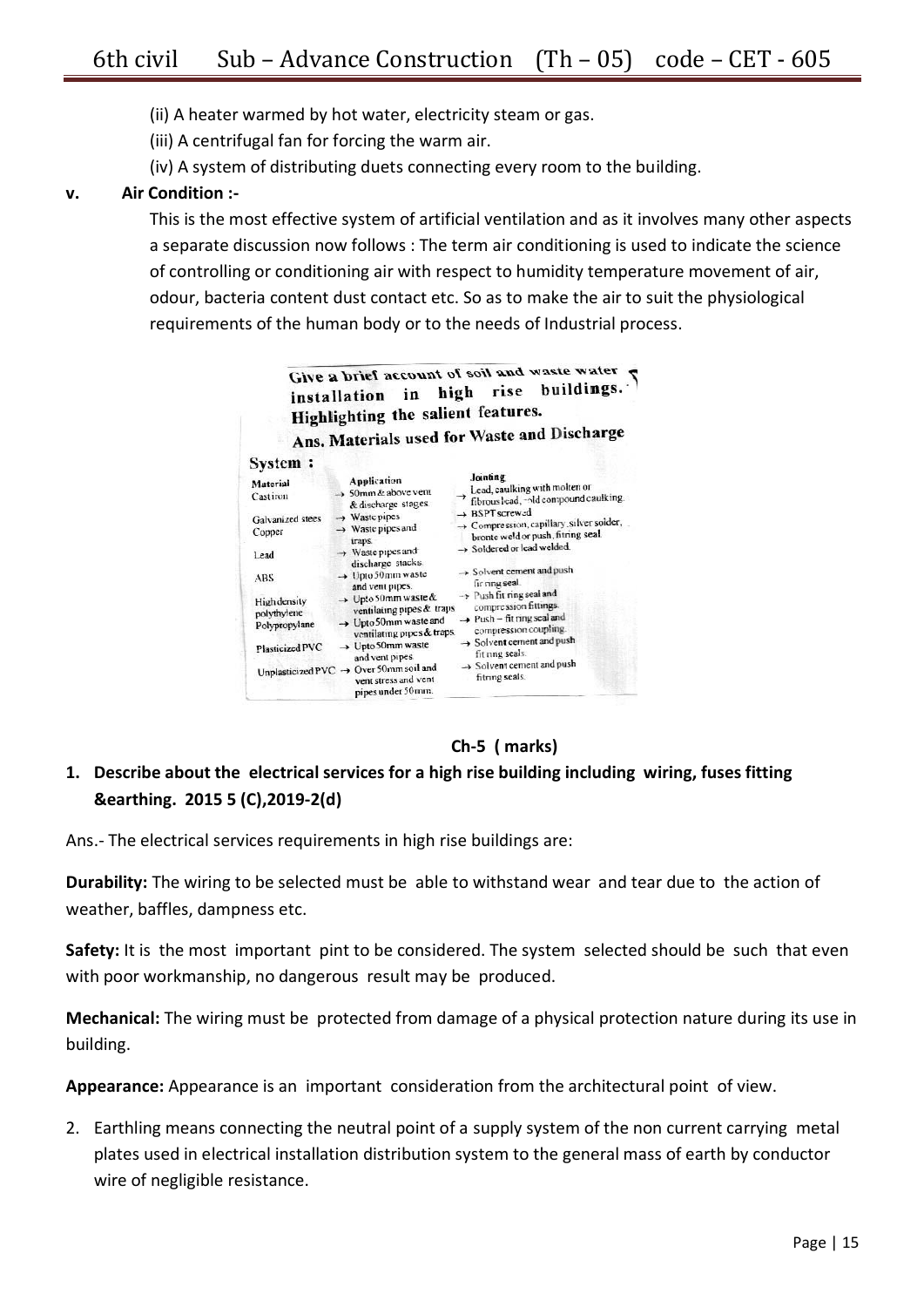## **Ch-6 (2- mark)**

## **1. What are the function of dragline &bulldozer ? 2019-1(j)**

#### **Or**

## **What is dragline ? 2015 7(a)**

Ans.- Dragline is one type of excavator, which is used for digging at or below the operating level.

A bulldozer is a very useful equipment and can be used on the construction work for the following purposes:

To

To clear the site at work.

To make the land level.

2. Give two examples of compacting equipments . 2017 4 (a)

Ans.- Bulldozer, dragline, Roller.

3. What is planning of construction equipment ? 2016-6 (a)

Ans.- Planning of construction equipments can be used for a variety of construction operations with out any difficulty & they are easily available in standard commercial sizes.

## **Ch-6 (8 Marks)**

## **1. Distinguish between earth moving and compacting equipments. Enumerate them giving their specific use.2019-4**

Ans. Earth Moving Equipments The process ofcutting or loosening and removing earth from its original position, transporting and dumping it as a fillar spoil bank is known as excavation.

- $\triangleright$  it may be required for soil, soft rock or even hard rock before preparing the subgrade.
- $\triangleright$  The excavation will also be required for the construction of side drains. The choice of suitable excavation equipment will primarily depend on the nature of soil to be excavated.
- $\triangleright$  These are intermittent types of equipments Tractors, Power shovels, draglines, bulldozers.
- $\triangleright$  Tractor is a self-propelled machine which is used mainly to exert a powerful attractive force for pulling other machines.
- $\triangleright$  The tractors are used for agricultural operations such as hoeiry, timing, harvesting etc.

### **Compacting Equipments** :

- $\triangleright$  The compaction of soil in the field is to be achieved by like use of some equipment, the most common being road rollers.
- $\triangleright$  The rollers to produce vibrations form 1000 to 5000 per minute.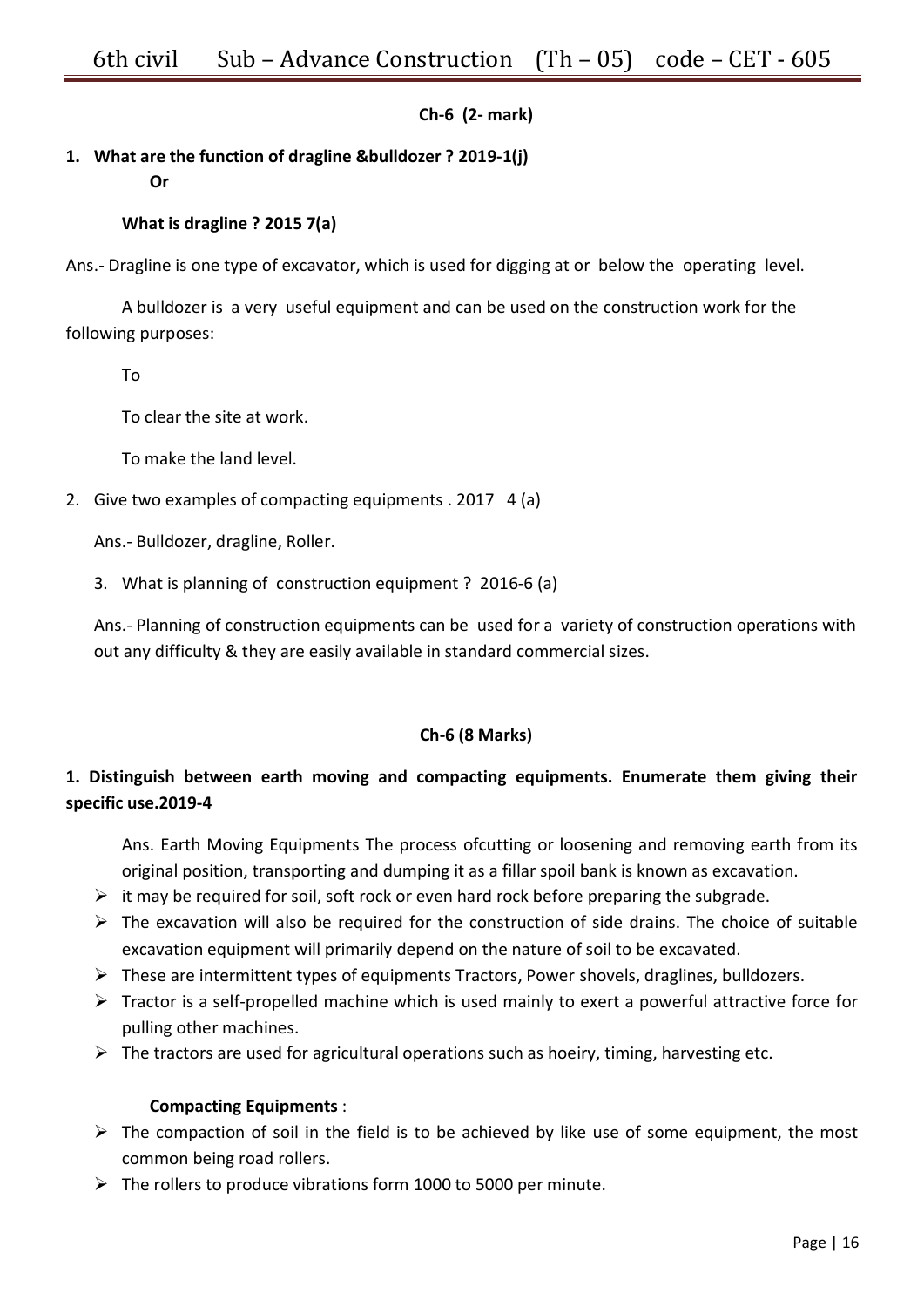- $\triangleright$  For getting maximum effect, the actual number of vibrations should correspond to the natural resonant frequency of the soil.
- $\triangleright$  The principle on which a road roller is working is the application of pressure which is slowly increased and is than gradually.
- $\triangleright$  The rollers are suitable to compact a wide range of soils, preferably granular soils and pavement materials for the various layers.
- **3. Write shortnotes on 2019-7(b) (2016 7 (c)**
- i) Soil reinforcing
- ii) Smooth wheel roller
- iii) Vibrating compactor
- iv) Bulldozer

**Ans (i)** Soil reinforcing :- Reinforcing of soil can generally be subdivided in to 2 categories (i) Reinforced soil. (ii) in situ reinforcement .

- Soil reinforcing may be made with a number of materials (i) Wooden geotextiles (ii) steel strips (iii) welded wire mesh
- Reinforced soil structures full broadly in to 3 classes.
- (i) Mechanically stabilized earth
- (ii) Reindorced slopes
- (iii) Reinforced foundation.
- (ii) Smooth wheel roller:- It is a compacting type Engineer vehicle . It is two types.
- a) Static smooth wheeled roller
- b) Vibrating smooth wheeled rollers.
- The performance of smooth wheeled rollers depend on load per cm ..... it transfers to the soil & diameter of the drum.

(iii) Vibrating compactor:- Vibrating creats impact forces & these forces result in greater compacting energy than an equivalent static load.

- The impact forces are higher than the static forces because the vibrating drum converts potential energy in to K.E.
- (iv) Bulldozer:- Bulldozers are excellent machine for stripping, which is the removal of a thin layer of covering material.
- (v) Dozers are economical machinesfor moving material a maximum of 300ft in the case of large machines.
- (vi) The economical push distance decreases as dozer size decreases but economical push distance also depends on the material being handled.

## 3. Write a shortnotes on (2015 4 (c))

- (i) Pneumatic tyred roller
- (ii) vibrating compactor